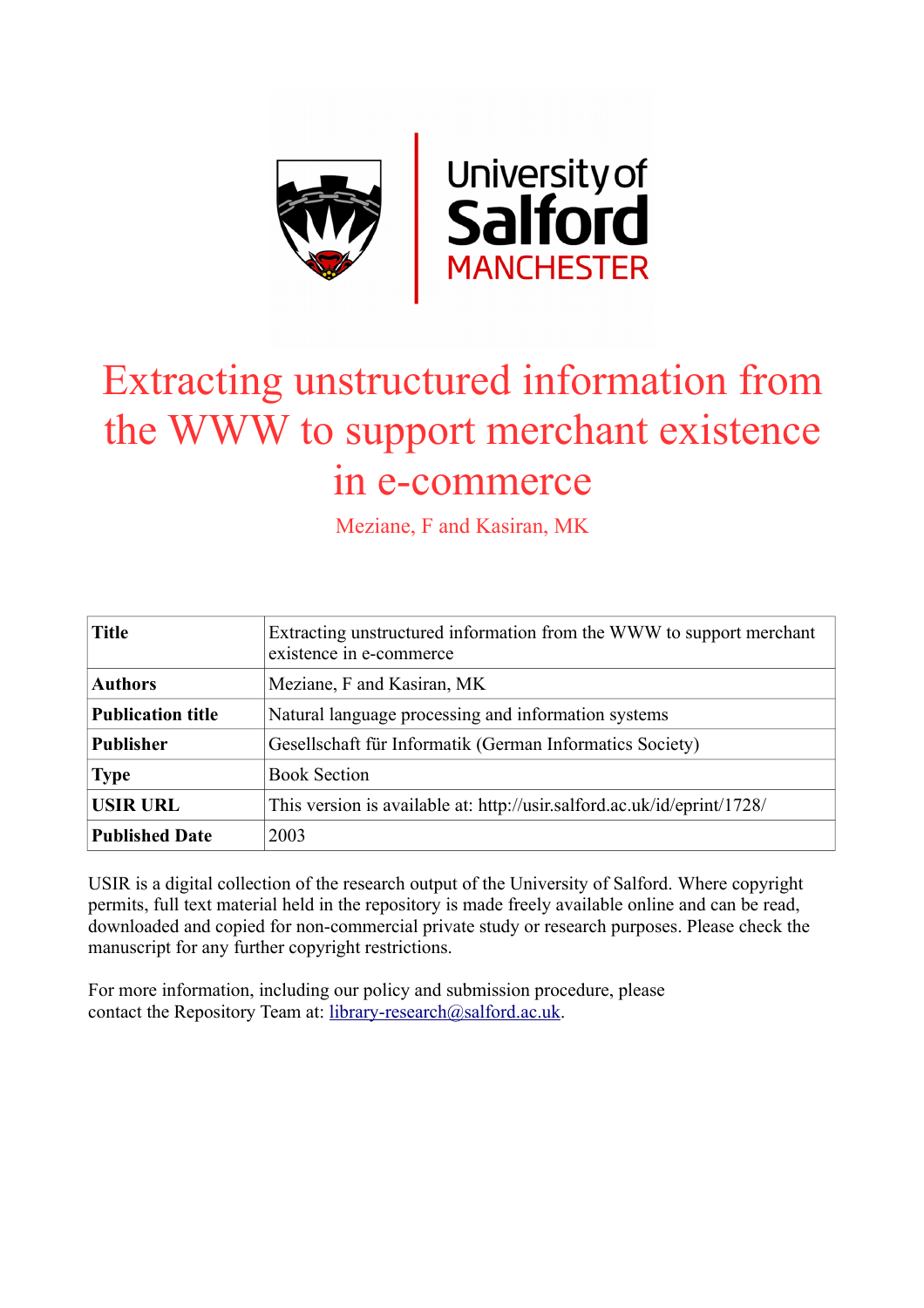## **Extracting Unstructured Information from the WWW to Support Merchant Existence in eCommerce**

Farid Meziane and Mohd Khairudin Kasiran

School of Sciences, Computer Science

University of Salford, Salford M5 4WT

f.meziane@salford.ac.uk, mkasiran@aol.com

**Abstract:** In [KM02]a model has been developed to support trust in eCommerce. The model is composed of four main modules where each module is a set of factors the consumer is looking for to trust a virtual merchant. These four modules represent the merchant existence, affiliation, policy and performance. In this paper, we present a model to implement the existence module by developing an information extraction system which aims at localising the required information on the merchant's website. The system is based on rules that reflect the different ways the information is represented on the websites, their structures and the layout of the websites. The extracted information is then stored in a database to be used for a future evaluation of the trust associated with the merchant website.

## **1 Introduction and Motivation**

It is estimated that there are more than 200 millions of web pages available on the WWW [CDF98, Fre98] and this number keeps increasing on a daily basis <sup>1</sup>. It is also stated that the computer cannot understand any of these pages [CDF98] and humans can hardly make use of this wealth of information without the use of tools that guide them towards the desired information. Initially, search engines were used and lately research has shifted to information extraction system. These systems attempt to localise information within a document rather then just finding the document. There is a lot of interest in extracting information from the WWW [VTT01, Sod97, Fre98, CDF98, Ham97]. In this paper we present an information extraction system in the context of eCommerce.

Electronic commerce, also known as eCommerce, is a business arrangement where the merchants place their business in the cyber world through web technology. There was a lot of optimism and excitement when first introduced. However, eCommerce did not leave to its promises and has yet to be widely accepted. In fact, we assisted in the last two years

<sup>1</sup>Google search engine (http://www.google.com) claims to search more than 3,083,324,652 web pages on the 18th of March 2003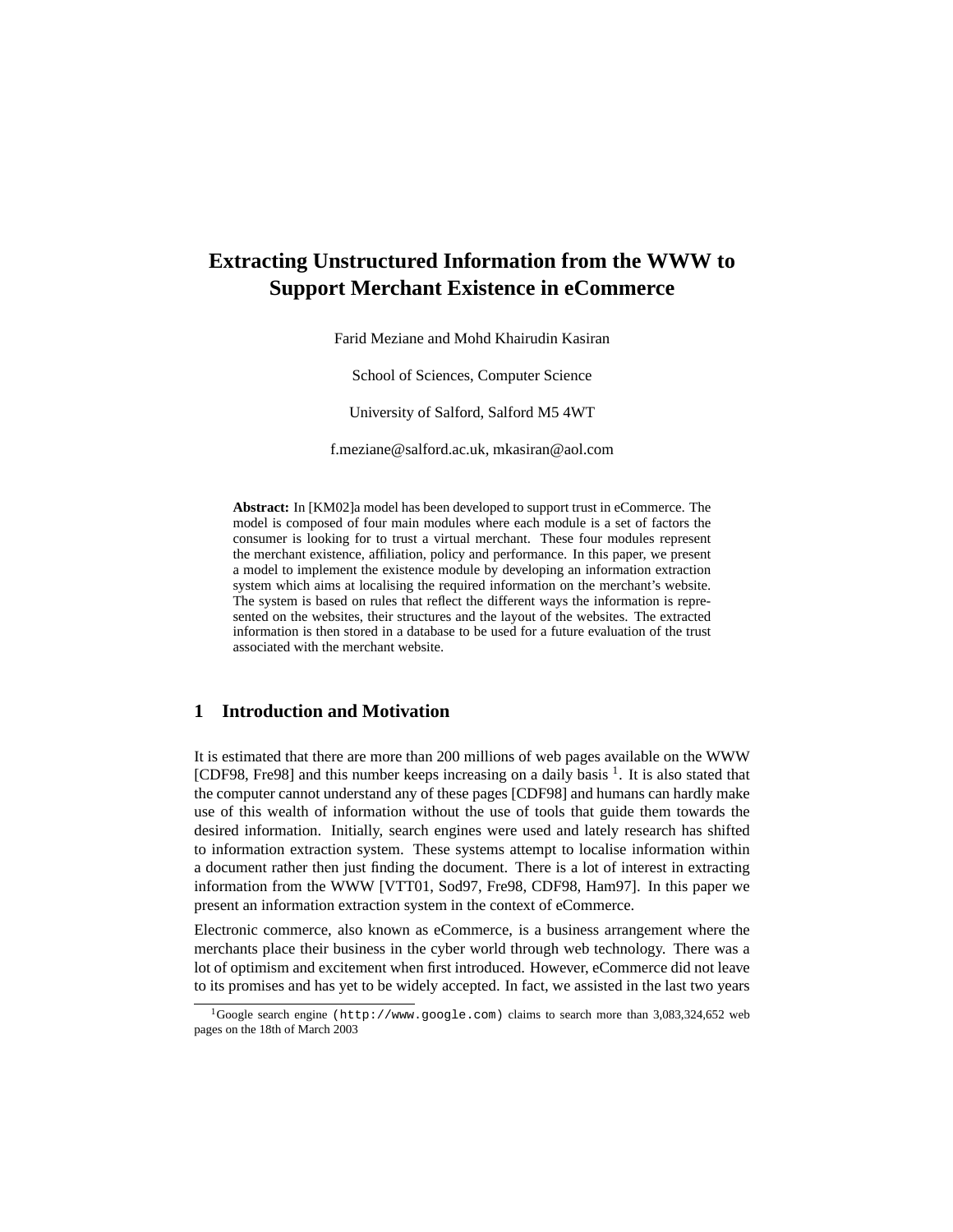

Figure 1: The Trust Model

to the crash of many dot companies. Like other technological breakthrough, eCommerce may require some time to be accepted by the society. However, there are many other reasons why eCommerce is not becoming the success story that many predicted when first launched. Lack of trust has been identified as one of the major obstacles to the success of eCommerce [TT01]

Although there are many successful eCommerce organisations, a day can hardly pass without us hearing about a negative story related to transactions made through the WWW. This range from delays in deliveries, quality of the goods and fraud. Indeed, It has been reported that in 1999, consumers lost to Internet fraud was over US\$3.2 millions and this is increasing every year [Ba01]. This has affected consumers' trust towards online business. The question that many customers are asking is "who to trust in the cyber space?" Many models of eCommerce trust have been developed in the last few years [CA99, LB96, MT01, MDS95, SSC92, TT01]. In [KM02] we presented a trust model based on the information present on the merchant website  $2$ . As shown in Figure 1, The model identified four major factors that need to be identified before dealing with unknown cyber merchants. Establishing the existence of merchants is an important factor in trusting them. Indeed the customer feels more comfortable when he knows that there is more than just an email behind a merchant's website. The information the customer needs to collect to satisfy the existence factor have been identified as: the merchant's Telephone Number, Fax Number and Postal Address. However, if done manually this process would be time consuming and may discourage many customers checking the information or performing a transaction with the merchant.

The remaining of this paper is organised as follows: section 2 provides a global overview of the system's architecture. Section 3 describes the rules used for extracting the various trust factors. Section 4 presents the navigation process used for searching the existence factors. The evaluation of the system is summarised in section 5 and in section 6 we present the main conclusions of this work.

<sup>&</sup>lt;sup>2</sup>For more information on how this model was derived, the reader is invited to consult [KM02]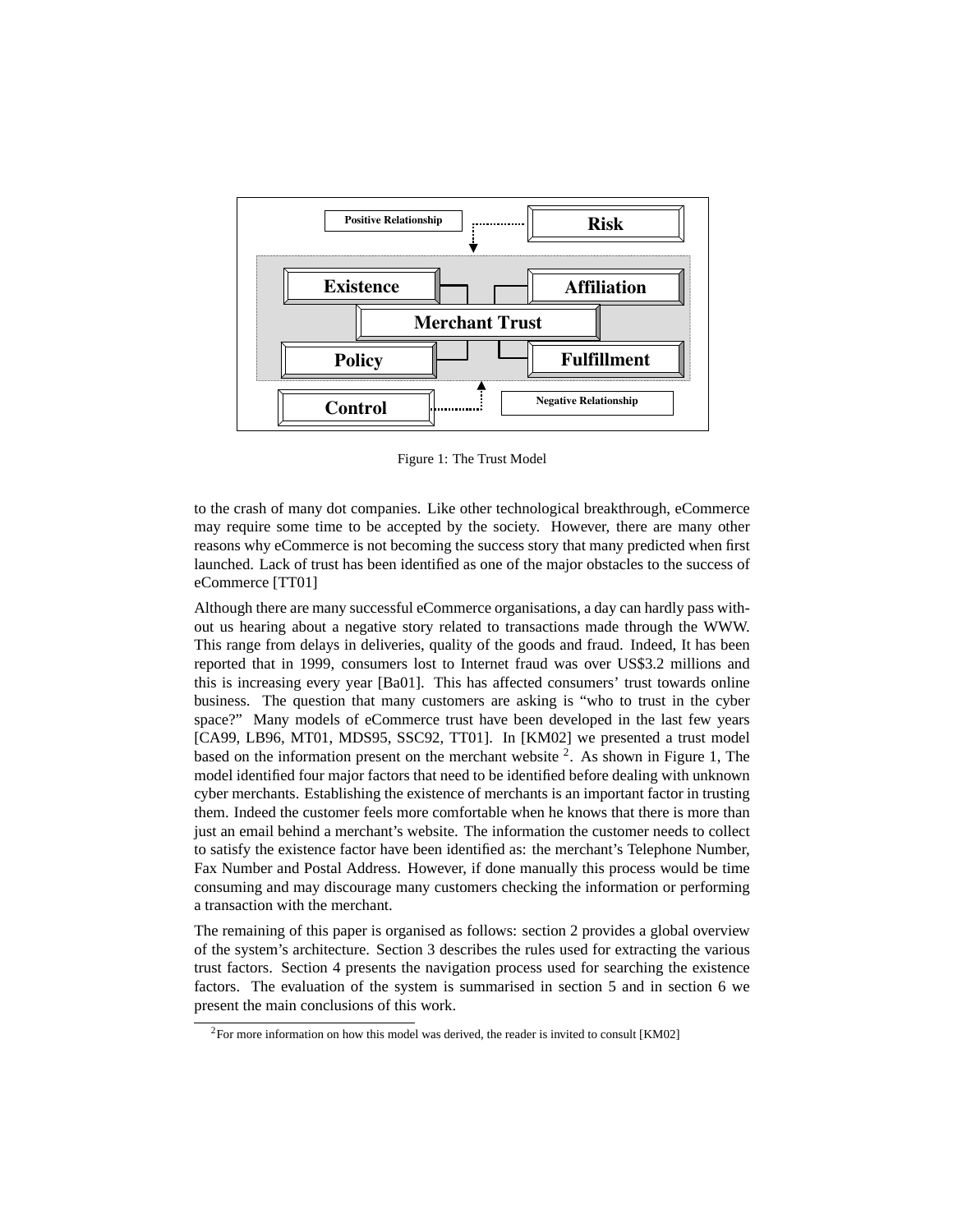

Figure 2: System Architecture

## **2 Overall Approach and System Architecture**

The work presented in this paper is the implementation of the existence factor described in the previous section. At its current implementation, the entry to the system is the eCommerce website's URL. The Existence subsystem is composed of 3 modules each module's aim is to extract one existence factor. Once the top level of the website is loaded, extraction rules will be applied for each module. If any module fails to extract the required information then the links of the page are collected and navigation rules are applied for a better selection of the links to be used first. The extracted information is then stored in a database. Although, not described in this paper, the final aim is to collect all the information extracted from the remaining factors and then evaluate the merchant website. The final output of the system will be an evaluation score associated with the website. The overall architecture of the system is shown in Figure 2.

We adopted a learning approach for the system. We have first identified 50 websites to define rules for extracting the three existence factors. The stores are selected randomly using several ShoppingBot. Requests are then made to purchase few items such as book, a digital camera and chocolate. These 50 sites have been studies and the rules extracted manually.

## **3 Extraction Rules**

When trying to extract an existence factor item, we take into account the information that precede the item, the structure of the item and the information that may follow the item. Each extraction rule will be composed by a "precede\_expression", a valid "structure" of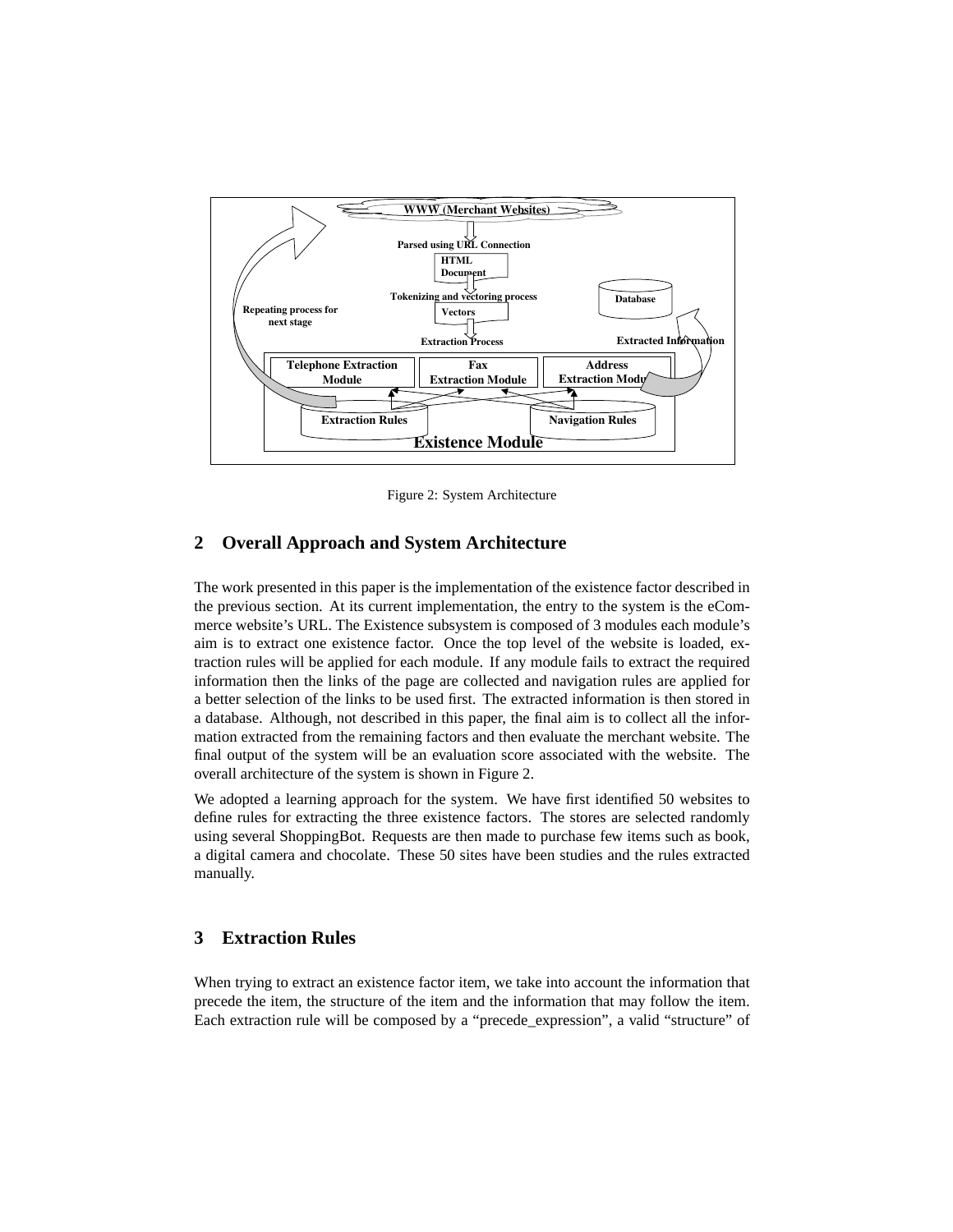the item and a "follow\_expression". A "precede\_ expression" is an expression we expect to find before the item and a "follow\_expression" is an expression the system expects to find after the item. An extraction rule will have the format:

 $extraction$ <sub>rule</sub> =  $precede$ <sub>expression, item\_structure, follow\_expression</sub>

In the following subsections we define for each item, a set of *precede\_expression*, a set of *item\_structures* and a set of *follow\_expressions*.

#### **3.1 The Telephone Number Rules**

From the studied sample , the common expressions found to precede a telephone number are:

```
TPList = [By Phone, by phone,
          Call, call,
          Call 24 hours a day,
          Call us, call us,
          Call us at, Call us at:,
          Call us on, call us on:,
          Call Toll Free, call toll free,
          Call sales at, Call sales at:,
          Phone, Phone:, phone, phone:,
          Telephone, Telephone:,
          Telephone Number, Telephone Number:,
          Toll Free, Toll Free:, toll free, toll free:
          Toll Free Order
         ]
```
A telephone number may have many formats on a company's web site. Its simplest form is a string of digits. The length of the string varies from one country to another. The country code is also used on some website which makes it difficult to rely on the length of the phone number. The country code is sometimes written inside brackets. On some websites periods (.) and dashes (-) are used to separate groups of digits example  $800.123.3456$  or  $800 -$ 123 − 5678. To make the phone number easy to remember, some organisations writes it using characters. For example,  $varsitybooks.com$  which sells books has its phone number written as  $1.877.VAR.BOOK$ . Modern telephone hand sets have letters associated with each key digit. The previous phone number should be read as 1.877.827.2665. Based on these assumptions, the rules used for defining the structure of a telephone number are:

```
telephone_number = numeric_value
telephone_number = telephone_number,{.telephone_number}
telephone_number = telephone_number,{-telephone_number}
telephone_number = (telephone_number),telephone_number
telephone_number = (telephone_number), char_value
```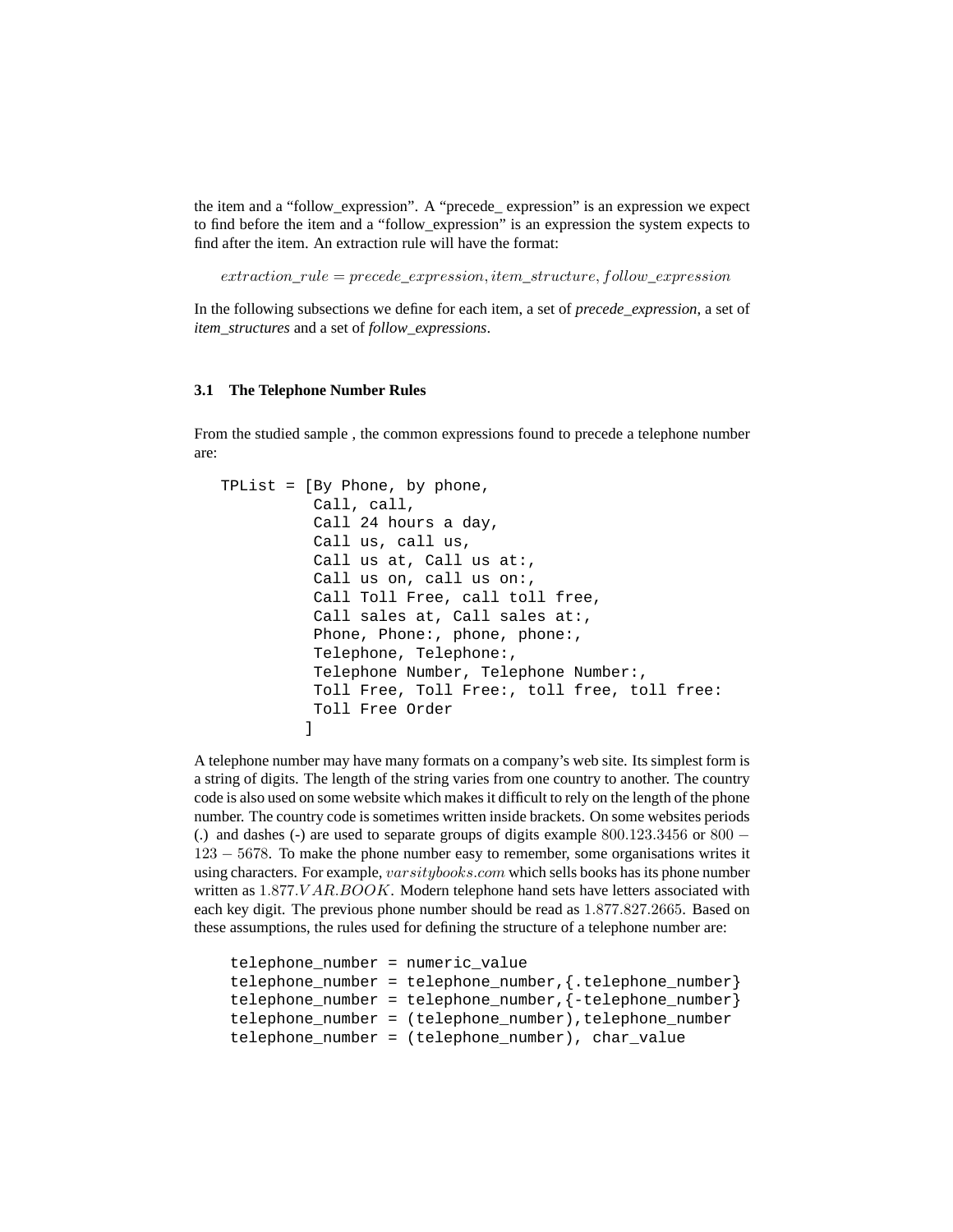We do not associate any length to the numeric value. However, when the information is extracted, the telephone number is stored as a string of digits only.

In some websites, the telephone number was followed by the expression given in list TFList.

```
TFList = [ Mail Order,
           Outside US
         ]
```
### **3.2 The Fax Number Rules**

The Fax number is extracted using rules similar to those defined for a telephone number. The common expressions that precede a fax number are:

```
FPList = [By fax, By Fax, by fax:, By Fax:,
          Fax, Fax:, fax, fax:,
          Fax 24 hours a day:,
          Fax on demand,
          our fax number is:
         ]
```
There was less problems with the fax number as all of them used a string of digits. However, to be on the safe side, we used the same rules as the phone number. We also found that some fax numbers are followed by some expressions. These are given in the FFList list.

FFList = [Fax US, Fax outside US ]

#### **3.3 The Address Rules**

The address part of the existence factor represents the physical location of the Company. Some companies are only web based other do have physical stores and an internet presence. In this last category of companies, most websites will point the customer to their physical stores through a list of stores or a search engine where the customer can localise the nearest store by providing a town name or a post code (Zip). Although, for the eCommerce model this information is important, for the current work which presents an information extraction system, this information is omitted and not used in the extraction process. All the stores returned are either based in the US or the UK. Hence, only addresses from these two countries are used. The following are the common expressions found to precede a postal address: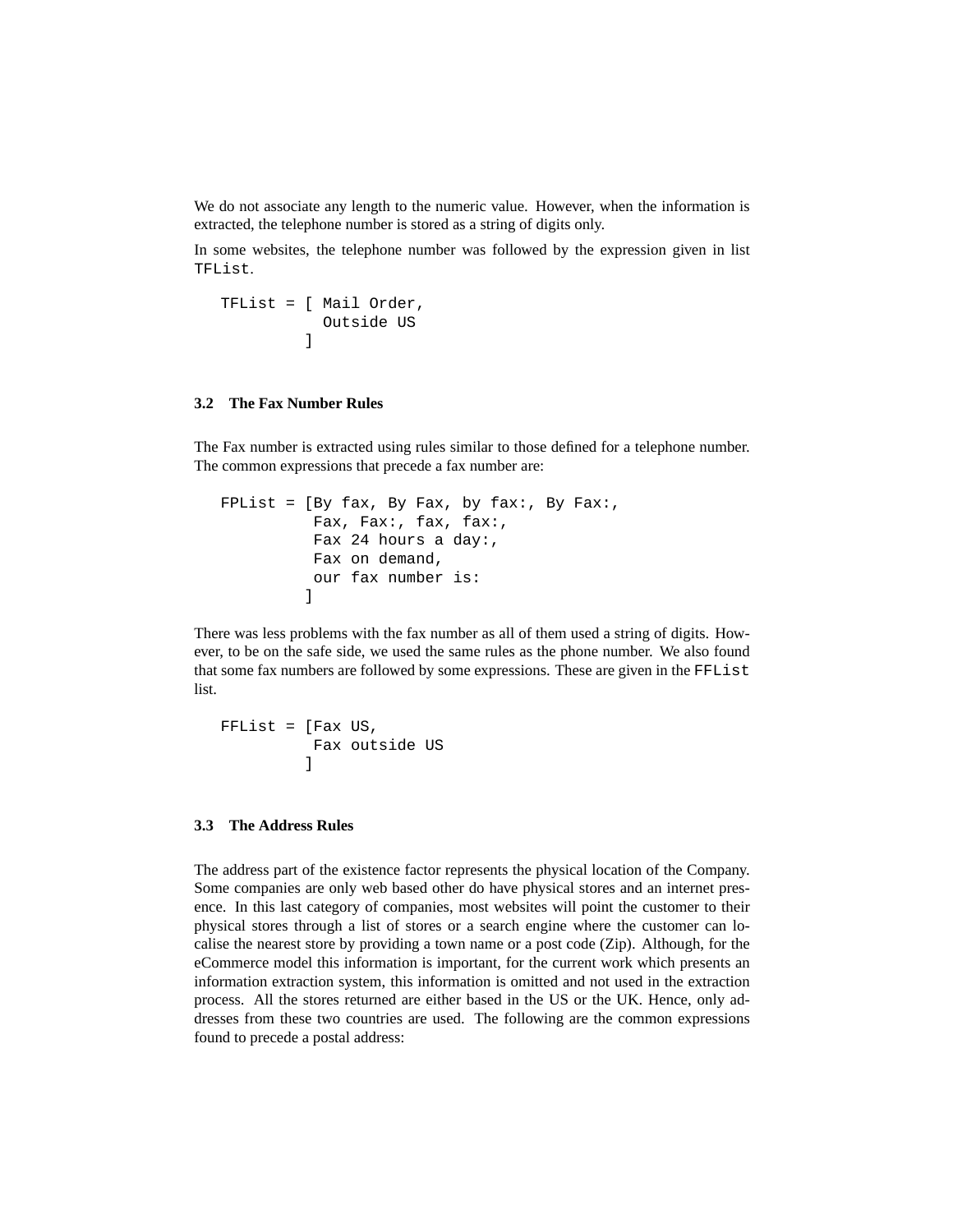```
@PList = [About Us, About Us:, about us, about us:,
          Address
          By Mail, by mail, By Mail:, by mail:,
          By regular mail,
          Contact Us, contact us,
          Headquarters,
          Mailing,
          Mailing Address:, mailing address:,
          Mailing address for return,
          Our address is:
          Return Instructions:,
          Send a request to:
          Send your returns to:
          Store Location:,
          Warehouse,
          Write Us, write us, Write Us:, write us:,
          You can write us at:, you can write us at
         ]
```
The structures of US addresses have two formats depending on weather they are physical addresses or Postal Box (Po Box) addresses. A US Address will have the following format:

```
Organisation name, (numeric value|PO Box, numeric value),
String, numeric value(5)
```
A bracketed number that follows a numeric value indicates its length. We expect the Value of String to contain words such as Street, Avenue, Square, etc. and the last numeric value indicates the post code, or ZIP as called in the US.

A UK Address will have similar structure but the post code is not all numeric. It is a combination of characters and digits. The general format of a UK post code is: CDD DCC where  $D$  is a digit and  $C$  a character.

There are no common expressions following a postal address.

#### **3.4 The Rules Formulation**

The information we want to extract will not be represented by web pages or the links between the web pages. They represent small parts of text embedded in pages. We formulate the rules used for the information extraction process using Horn clauses similar to [CDF98]. We illustrate only the rules for the telephone number extraction as the rules for extracting other existence items are similar.

```
telephone(String):- before(String, String1),
                    member(String1, TPList),
```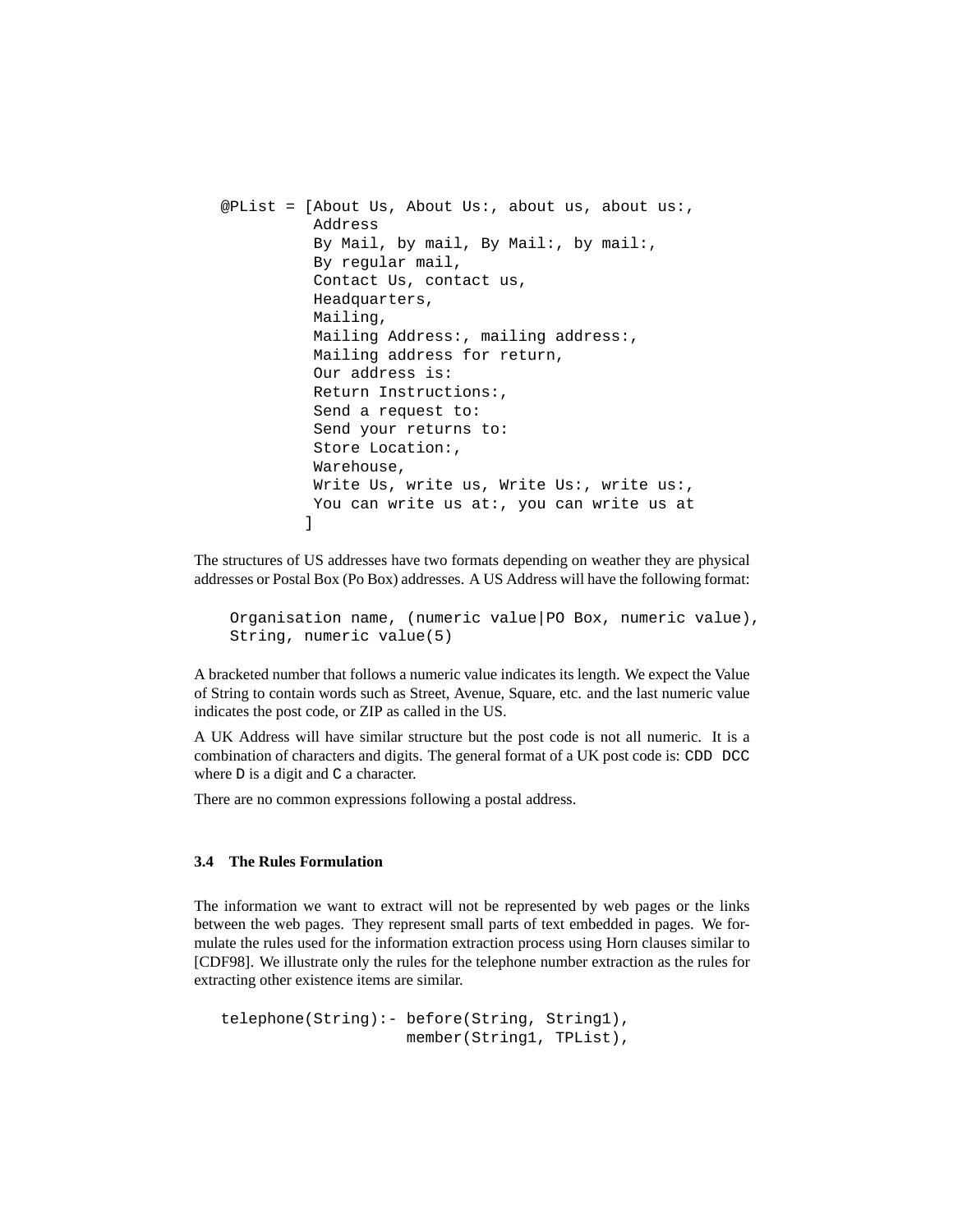```
tstructure(String1),
                    after(String, String2),
                    member(String2, TFList).
telephone(String):- before(String, String1),
                    member(String1, TPList),
                    tstructure(String1).
telephone(String):- tstructure(String),
                    after(String, String2),
                    member(String2, TFList).
telephone(String):- tstructure(String).
```
where

before(String1, String2): means String2 appears just before String1 in the text.

after(String1,String2): means String2 appears just after String1 in the text.

tstucture(String): means that String has the structure of a telephone string.

member(X, List): is the usual membership relation where X is member of the list List.

## **4 The Navigation Process**

Websites contain collections of hypertext documents. A hypertext document is typically composed of nodes and links. The nodes are the documents part and the links are the relationships between documents. A node contains the information and a link allows the navigation of other documents of the hypertext collection. A link  $\lambda(n_1, n_2)$  therefor represents a connection between the source node  $n_1$  and the destination node  $n_2$  [FS92]. Thus, a hypertext document is better represented as a directed graph. Furthermore, we distinguish two types of links [FS91], referential links and semantic links. Referential links are used for a better organisation and easy reading of a document. However, the purpose of semantic links is to provide more details, additional or similar information about a specific topic. Any content-specific retrieval system should consider both nodes and semantic links. In our current approach, we give a more restricted definition of semantic links. A semantic link is a link that can be index by one or more words from a predefined set of keys. This restricted view of semantic links is used to target primarily those links that have a high probability of containing the information the system is after. Hence, improving the overall search time of the extraction process as a single node may contain hundreds of links.

In addition to the source node and destination node already associated with a link, we now associate a list of indices for each link. Furthermore, semantic links are divided into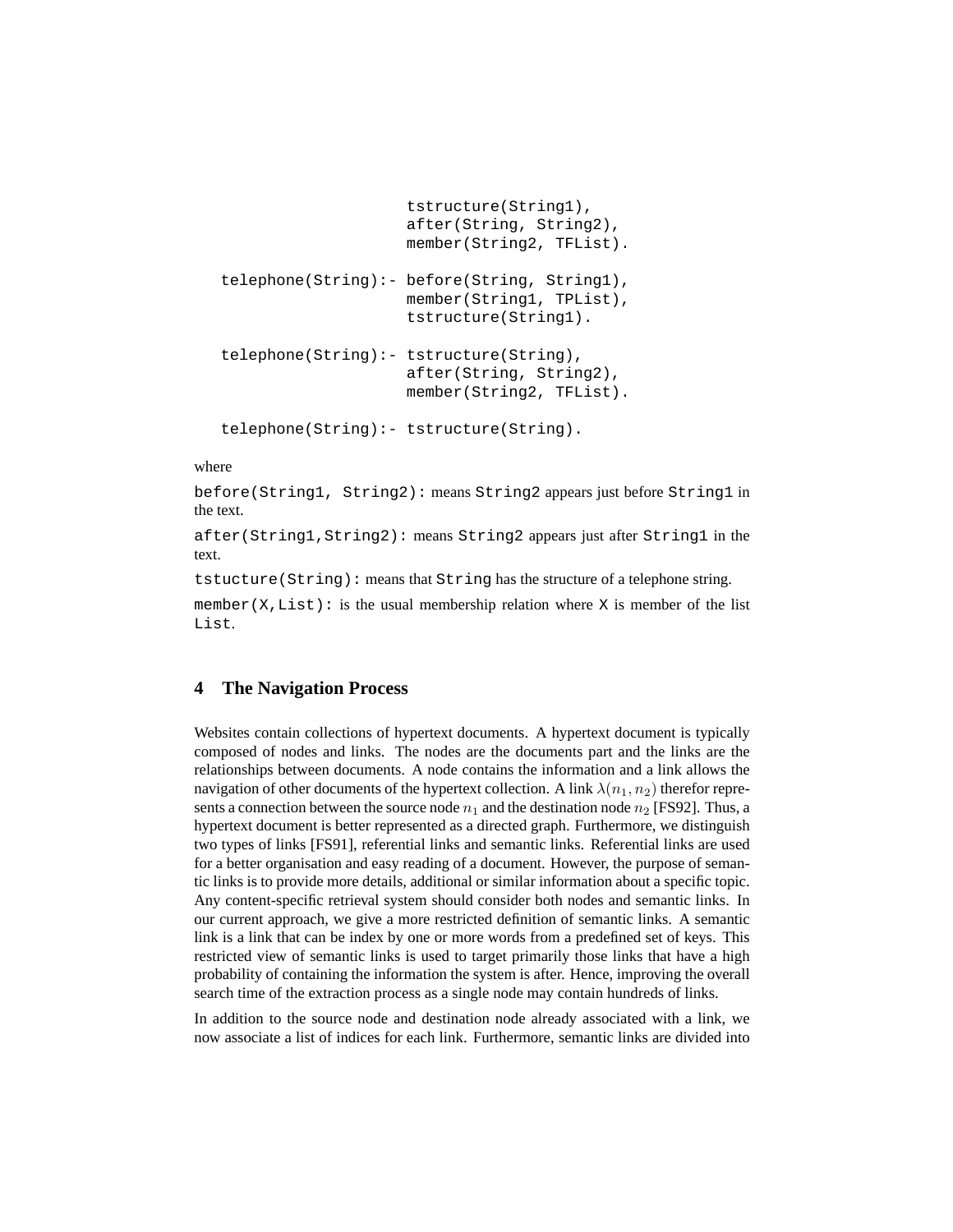three subtypes depending on how they appear on the node and the nature of the destination node. The link name can appear as simple text or an image. The target node can be a static HTML node or a dynamic one (the result of querying a database for example). Our system does not deal with extracting information from images and needs therefore to understand the URL (Universal Resource Locator) of the target node. The following are some types of semantic links:

- <A HREF="http://www.1bst.com/res\_comp.asp?scat=CP&mid=6"> Computers and Internet</A>
- <A HREF="http://www.1bst.com/xt\\_add.asp?"><IMG SRC="/cart.gif" ALT="--" BORDER="0" WIDTH="34" HEIGHT="40"></A>
- <A HREF="http://www.1bst.com/book1.html">A Dog Lover's Collection</A>

The indexation process starts with the tokenisation of the link name and target URL. Each token is then compared to a predefined list of indices. If the link name is textual we index both link name and target URL however, if the link is an image we just index the target URL.

Again using the list of the first 50 websites selected, we extracted the following indices given in lists NameIndexList and UrlIndexList below. We did not differentiate between the three existing items as most indices are common to all of them.

A link whose NameIndexList or UrlIndex Name is not empty will be considered as a semantic link. Otherwise, it will be considered as a referential links. During navigation process, only semantic nodes are used.

```
NameIndexList = [About XXX, About Us, Company Info,
                 Company Information, Contact Us,
                 Customer Service, Customer Support,
                 FAQ, Help, Location, Private Policy,
                 Policies, Privacy Statement
                ]
UrlIndexList = [about, aboutus, CompanyInfo, contact,
                contactus, contact_us,
                customerservicemain, customer_service,
                CustomerService, customer_support,
                cservice, faq-page, ftr_cotact,
                help, info, service, location,
                policies, privacy
               ]
```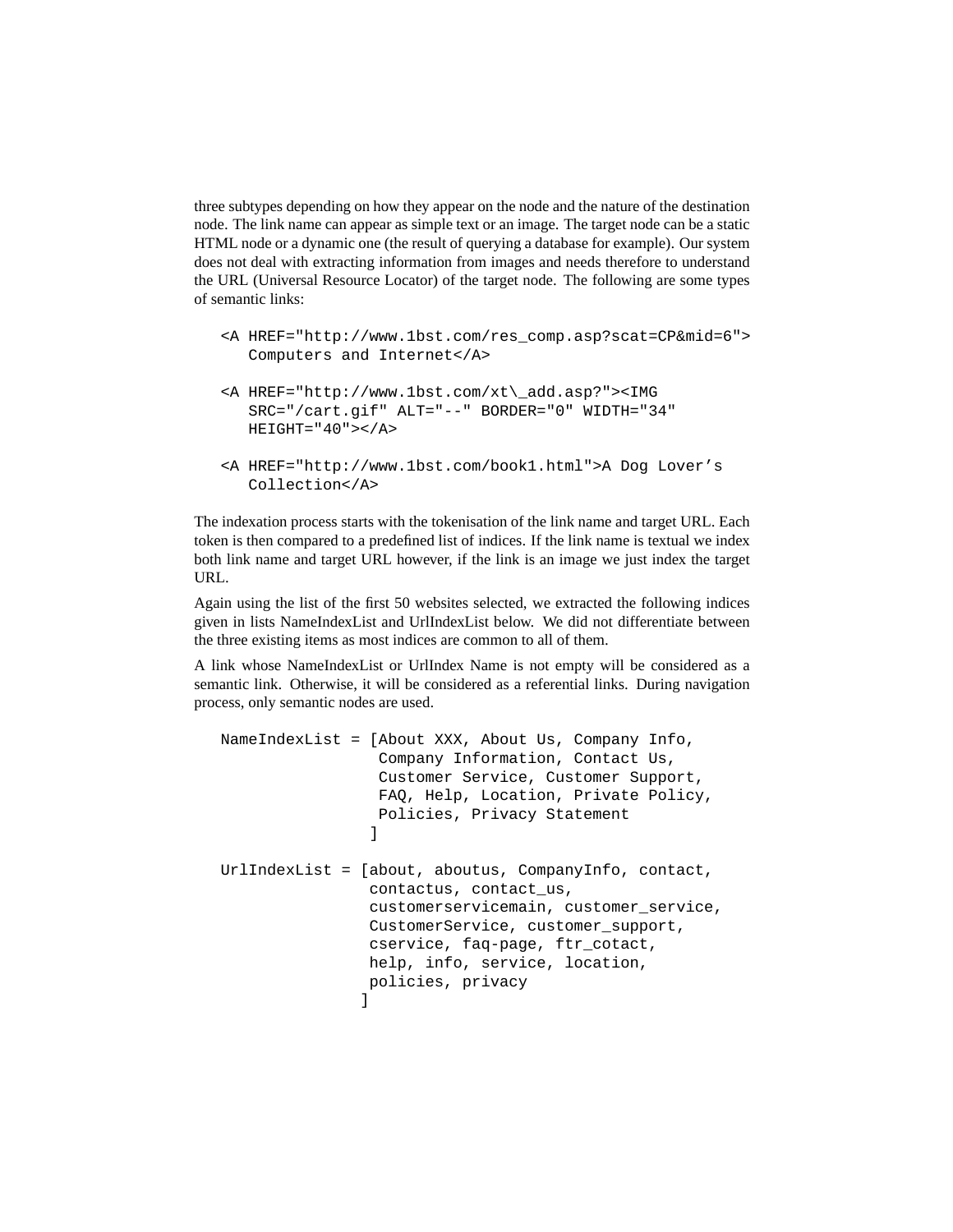Table 1: System Precision

|                   | Actual | Extracted | Precision |
|-------------------|--------|-----------|-----------|
| Telephone Number  | 45     | 33        | 3%        |
| <b>Fax Number</b> | 25     | 16        | 64%       |
| <b>Address</b>    |        |           |           |

The extraction process can then be summarised as follows:

```
extract(page, existence-item)
{
 apply extraction rules to page
 if existence item found
    return item
 else
    {
    extract all links in the current page
    index all links in current page
    let S be the set semantic links
    for each link ks in S
         extract(ks, existence-item)
    }
   return "not found"
 }
```
## **5 Evaluation**

Once the extraction and navigation rules have been defined and implemented, we used the same process as before to select another set of 50 commercial websites for the evaluation of the system. Table 5 summarises the performance of the system in terms of the precision with regards to the extracted information.

We have also conducted an experiment, to localise the level where the information is extracted. We assume that the top level page (the one we access when we use the website's URL) is level 1. We note here that sometimes the information is available earlier than the level where it is extracted. This is particularly true for those websites that display the information as an image at level one and then the information is repeated textually at another level. Table 2 summarises our findings.

This experiment is important as we felt the need to know the exact place where the information is stored to improve the efficiency, in terms of time, of the system. We have noticed that once the level where the information is stored is greater than 3 the system becomes very slow and it takes up to fifteen minutes to extract the information. This experiment has shown that in general if the information is not found after searching level three then it is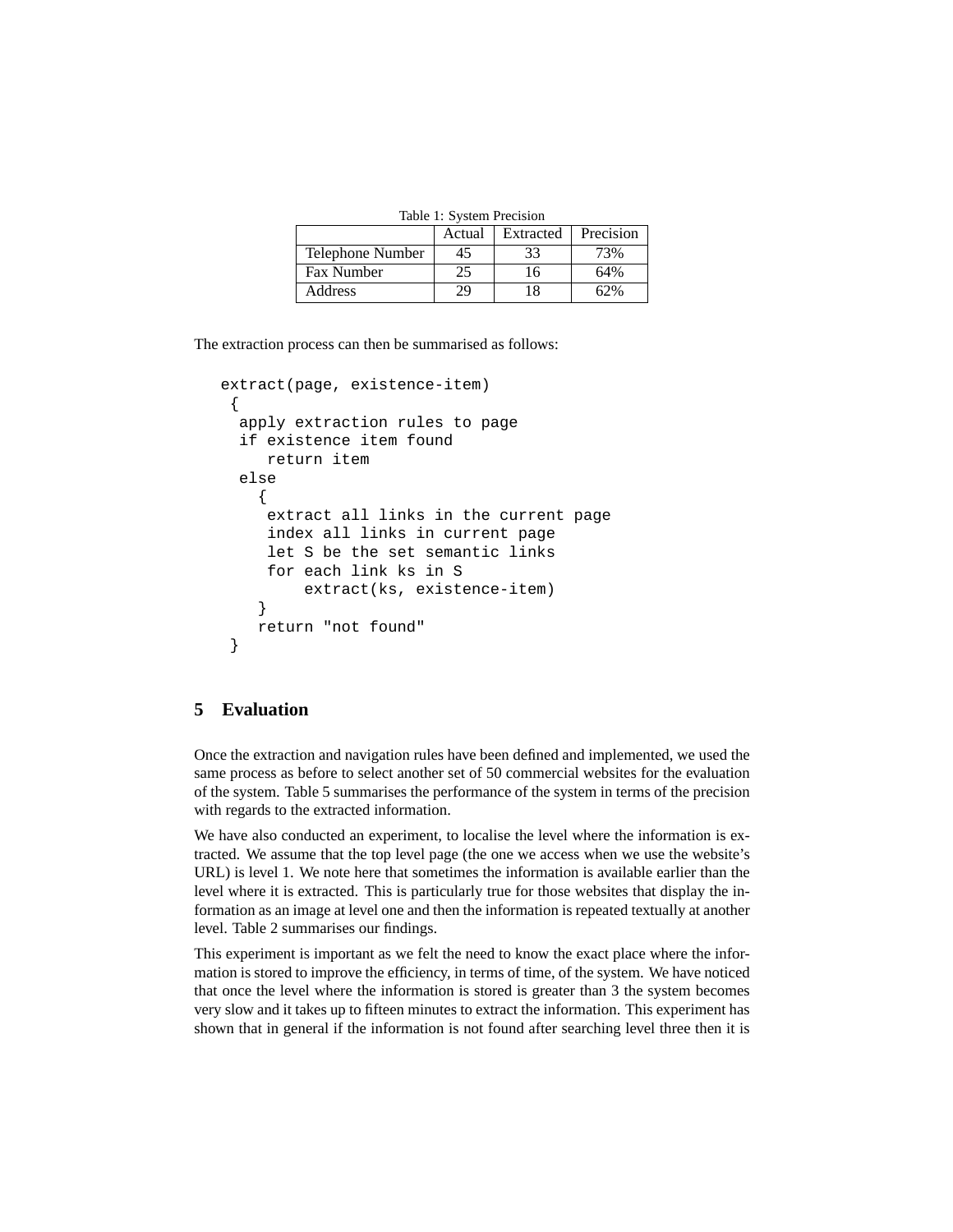| Tadie z: extraction level |         |      |         |     |         |      |              |               |  |  |  |
|---------------------------|---------|------|---------|-----|---------|------|--------------|---------------|--|--|--|
|                           | Level 1 |      | Level 2 |     | level 3 |      | $level >= 4$ |               |  |  |  |
|                           | Total   | $\%$ | Total   | %   | Total   | $\%$ | Total        | $\frac{0}{0}$ |  |  |  |
| Tel.Number                |         | 39%  | 18      | 55% |         | 6%   |              | 0%            |  |  |  |
| <b>Fax Number</b>         |         | 0%   |         | 75% |         | 25%  |              | 0%            |  |  |  |
| Address                   |         | 6%   |         | 56% |         | 33%  |              | 6%            |  |  |  |

Table 2: Extraction Level

more likely that the information is not present at all. There was only one case where the address was extracted at level 4. Such findings will surely influence the implementation of our system to make it more usable. We believe that we need a larger sample to have a better understanding about the localisation of the information before making any changes to the current implementation of the system.

## **6 Conclusion**

In this paper, we reported the results of the first prototype of an information extraction system that has been developed to support a trust model in eCommerce. Although the precision is not high at this stage we believe it can be improved with a larger sample as more rules will be included. The efficiency of the system will be surely improved if more techniques are used. We have learned that when it comes to the WWW the information is not always textual. Many websites use images to convey information such as the one considered in this paper. It is worth including in futures implementation a module to extract text from images. This is something we felt will improve the overall search and extraction process. The second aspect that needs to be improved is the indexation process of the links. For the moment we are giving the same weight for all the link's indices. A better approach will be to weight these indices and start with the links that have the most significant index. This significance will depend on the type of information we are trying to extract. Different extraction modules need different weights for the indices. For example we should use the weight differently if we are looking for a telephone number or an address.

#### **References**

- [Ba01] S. Ba. Establishing online trust through a community responsibility system. *Decision Support Systems*, (13):323–336, 2001.
- [CA99] Cheskin Research and Studio Archtype/sapient. eCommerce Study Trust. WWW, http://www.studioarchetype.com/cheskin/assets/images/ etrust.pdf, 1999.
- [CDF98] Mark Craven, Dan DiPasquo, Dayne Freitag, Andrew K. McCallum, Tom M. Mitchell, Kamal Nigam, and Seán Slattery. Learning to extract symbolic knowledge from the World Wide Web. In *Proceedings of AAAI-98, 15th Conference of the*